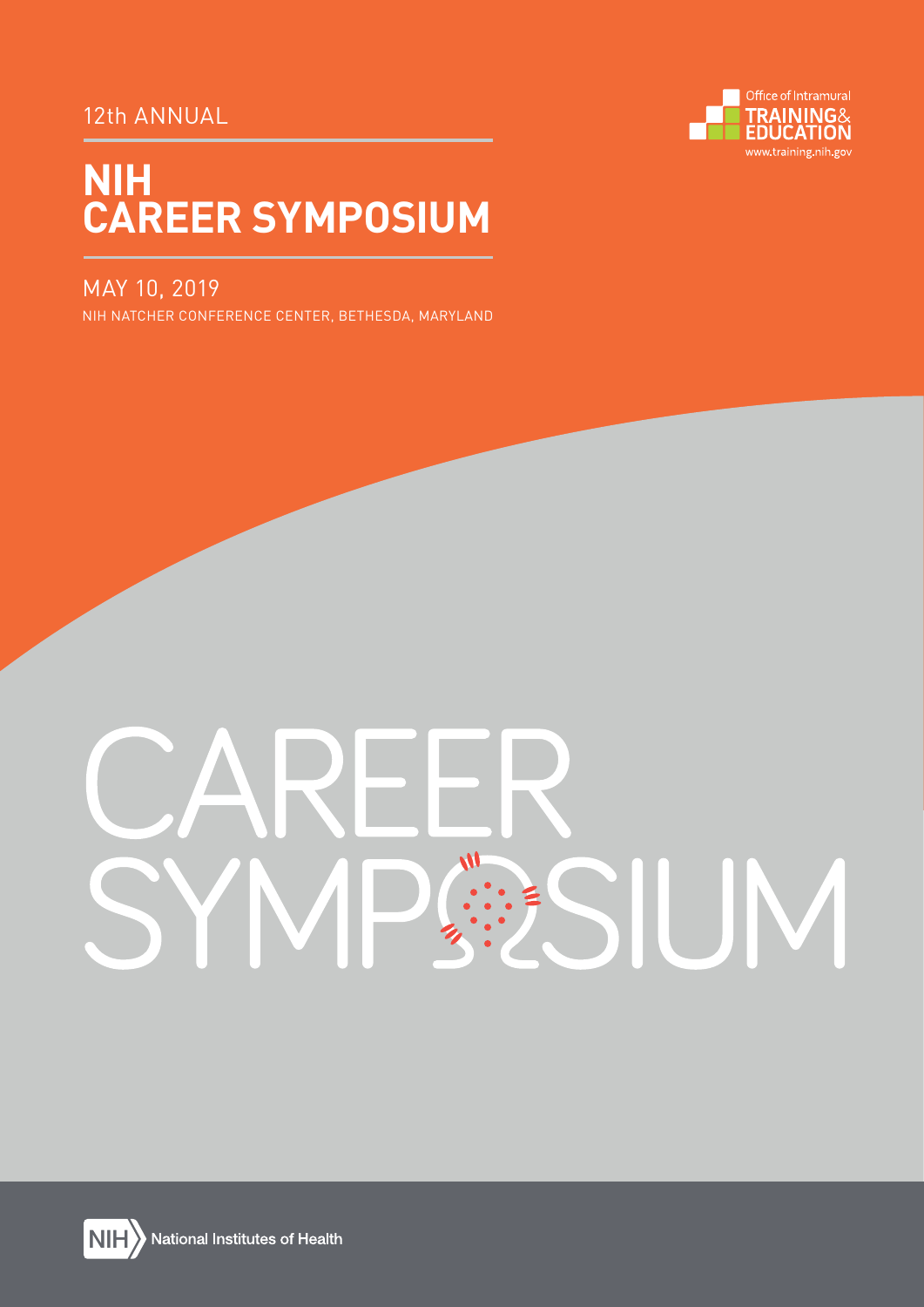# **NATCHER CONFERENCE CENTER (BUILDING 45)**





### **Lunch options:**

The *Natcher Conference Center Cafeteria* is located on Level One.

The *Lister Hill Cafeteria* – located in NIH Building 38A/Lister Hill, across the street – is on Level B-1 (down the lobby stairs and to the left).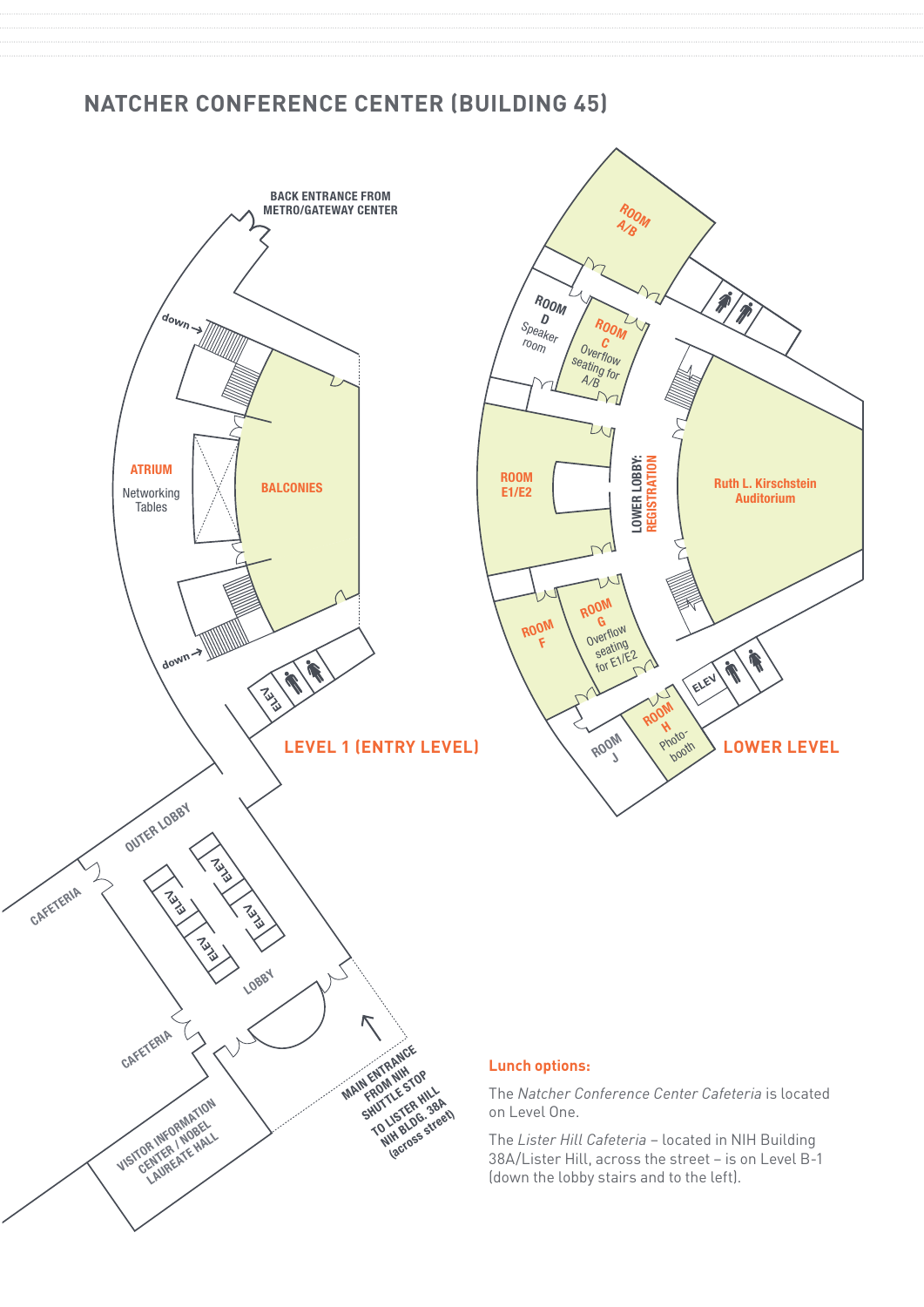# **NIH CAREER SYMPOSIUM • MAY 10, 2019 • AGENDA AT A GLANCE**

| <b>SESSION</b>       | <b>TIME</b>                                    | <b>SESSION TITLE &amp; LOCATION</b>                                                      |                                               |                                                |                                           |                                                     |                                                              |                                                    |  |
|----------------------|------------------------------------------------|------------------------------------------------------------------------------------------|-----------------------------------------------|------------------------------------------------|-------------------------------------------|-----------------------------------------------------|--------------------------------------------------------------|----------------------------------------------------|--|
|                      |                                                | <b>RUTH L.</b><br><b>KIRSCHSTEIN</b><br><b>AUDITORIUM</b>                                | <b>BALCONIES</b>                              |                                                | ROOM A/B<br>Overflow seating<br>in Room C |                                                     |                                                              | <b>ROOM E1/E2</b><br>Overflow seating<br>in Room G |  |
| <b>Registration</b>  | $7:30$ am-<br>$8:30$ am                        | LOWER LEVEL LOBBY                                                                        |                                               |                                                |                                           |                                                     |                                                              |                                                    |  |
| <b>Welcome</b>       | $8:45$ am                                      | AUDITORIUM<br>Welcome and the Top Tips for Using the Career Symposium for Career Success |                                               |                                                |                                           |                                                     |                                                              |                                                    |  |
| <b>SESSION 1</b>     | $9:00$ am-<br>$10:00$ am                       | <b>Industry Overview</b>                                                                 | <b>Careers in Science</b><br>Administration   |                                                | The US Academic<br><b>System Overview</b> |                                                     | Career Options for<br><b>Clinicians</b>                      |                                                    |  |
| <b>Break</b>         |                                                | 10:00 am-10:15 am • LinkedIn Photo Booth available in Room H                             |                                               |                                                |                                           |                                                     |                                                              |                                                    |  |
| <b>SESSION 2</b>     | $10:15$ am-<br>$11:15$ am                      | Industry: Discovery<br>Phase R&D                                                         | Careers in<br>Investment &<br>Consulting      | <b>Transition from</b>                         |                                           | <b>Postdoc to Faculty</b>                           | <b>Careers in Science</b><br><b>Education &amp; Outreach</b> |                                                    |  |
| <b>Break</b>         |                                                | 11:15 am-11:30 am . LinkedIn Photo Booth available in Room H                             |                                               |                                                |                                           |                                                     |                                                              |                                                    |  |
| <b>SESSION 3</b>     | $11:30$ am-<br>12:30 pm                        | Industry:<br><b>Development Phase</b><br>R&D                                             |                                               | <b>Technology Transfer</b><br>& Patent Careers |                                           | <b>How to Maintain</b><br>Success in Academia       |                                                              | <b>Careers in Science</b><br>Policy & Advocacy     |  |
| Lunch                |                                                | 12:30 pm-1:30 pm Lunch on your own . LinkedIn Photo Booth available in Room H            |                                               |                                                |                                           |                                                     |                                                              |                                                    |  |
| <b>SESSION 4</b>     | $1:30$ pm $-$<br>$2:30$ pm                     | Non-bench Industry<br>Careers                                                            | <b>IT Services</b>                            | <b>Careers in Data</b><br>Science & Healthcare |                                           | <b>Teaching Intensive</b><br><b>Faculty Careers</b> |                                                              | <b>Careers in Science</b><br>Communication         |  |
| <b>Break</b>         |                                                | 2:30 pm-2:45 pm                                                                          |                                               |                                                |                                           |                                                     |                                                              |                                                    |  |
| <b>SKILL BLITZES</b> | <b>TIME</b>                                    | <b>AUDITORIUM</b>                                                                        | <b>BALCONIES</b>                              | ROOM A/B<br>in Room C                          | Overflow seating                          | <b>ROOM E1/E2</b><br>Overflow seating<br>in Room G  |                                                              | <b>ROOMF</b>                                       |  |
|                      | $2:45$ pm $-$<br>$3:05$ pm<br>$20$ min         | Interviewing                                                                             | Understanding<br>the US<br>Academic<br>System | <b>Stress</b><br>Management<br>for Scientists  |                                           | Networking &<br>Informational<br>Interviews         |                                                              | The Stadtman<br>Search                             |  |
|                      | $3:10$ pm $-$<br>$3:30$ pm<br>$20 \text{ min}$ | Unraveling<br>the Myths of<br>Industry                                                   | <b>Academic Chalk</b><br><b>Talks</b>         | Negotiating<br>Your Job Offer                  |                                           | <b>Exit Strategies</b><br>& Preparing to<br>Leave   |                                                              | Finding a<br>Postdoc                               |  |
|                      | $3:35$ pm $-$<br>4:15 pm<br>$40$ min           | CV/Résumés<br>and Cover<br>Letters                                                       | <b>Find the Career</b><br>for You             |                                                |                                           | Feedback<br>Resilience for<br><b>Scientists</b>     |                                                              |                                                    |  |

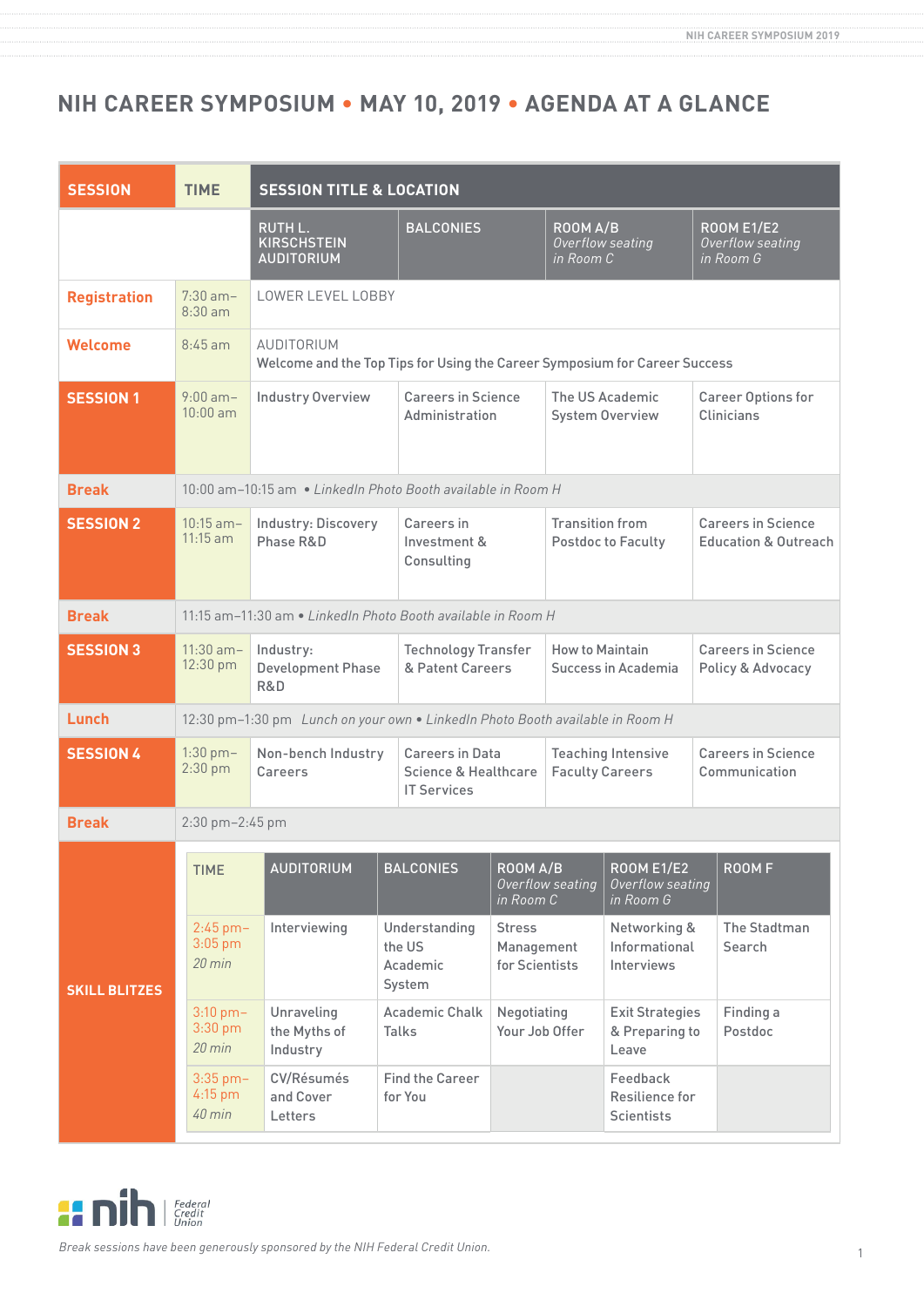### **INDUSTRY R&D OVERVIEW**

### **Session 1 • 9:00-10:00am • Auditorium**

Do you dream of working in industry? Are you interested in learning about the different sectors in industry to discover where your skill set fits? Are you curious about the long-term strategies that will help you find success and thrive in industry? If you are asking all these questions, this overview panel is here to help. Panelists will highlight major career branches and sectors in industry to give you a taste of the different opportunities available for you. You will not only hear about product discovery and development phases (R&D), but also industry career progression and non-research careers in industry.

Todd Davidson, PhD *Scientist II, MedImmune* Adam Fogel, PhD *Senior Scientist, Scholar Rock* Shari Gordon, PhD *Scientific Leader, ViiV Healthcare* Liat Izhak, PhD *Director, Biomarker and Clinical Scientist, Johnson & Johnson* Sandeep Kumar, PhD *Senior Resesarch Fellow – Biotherapeutics, Boehringer Ingelheim Pharmaceutical Inc. USA*

### **INDUSTRY: DISCOVERY PHASE R&D**

### **Session 2 • 10:15-11:15am • Auditorium**

The scientists on this panel continue to engage in experimental research, discovering potential therapeutic targets for development by pharmaceutical companies. The panelists will discuss a variety of opportunities available in the drug discovery phase, how research in industry differs from academia, and how to make a smooth transition to industry. They will share their path to their current positions and key skills that helped them succeed, as well as how to thrive in the fast-paced environment of industry.

### Marc Bailly, PhD

*Associate Principal Scientist, Merck Pharmaceuticals* Kim Decker, PhD *Chief Scientific Officer, Cell Systems* John Eicher, PhD *Senior Scientist, Merck Research Laboratory* Arielle Glatman Zaretsky, PhD *Scientist, Regeneron* Christina Oliverias, PhD *Sr. Research Associate, Product Development, PGDx*

### **INDUSTRY: DEVELOPMENT PHASE R&D**

### **Session 3 • 11:30am-12:30pm • Auditorium**

Once potential therapeutics have been identified, scientists at pharmaceutical companies must bring a new drug to the market. Helping these drugs reach the patients who need them, a journey from preclinical research to clinical testing, can be an arduous yet rewarding feat. Panelists will discuss their roles in the bench-to-bedside transition in addition to the unique working environment common to these endeavors.

Tura Camilli, PhD *Director Regulatory Affairs, Amgen* Sujoy Lahiri, PhD *Scientist III, R&D Cell Biology, Thermo Fisher Scientific* Vijay More, PhD *Scientist II Non-Clinical Development, Celgene* William Proctor, PhD *Associate Director/Senior Scientist, Genentech, Inc.*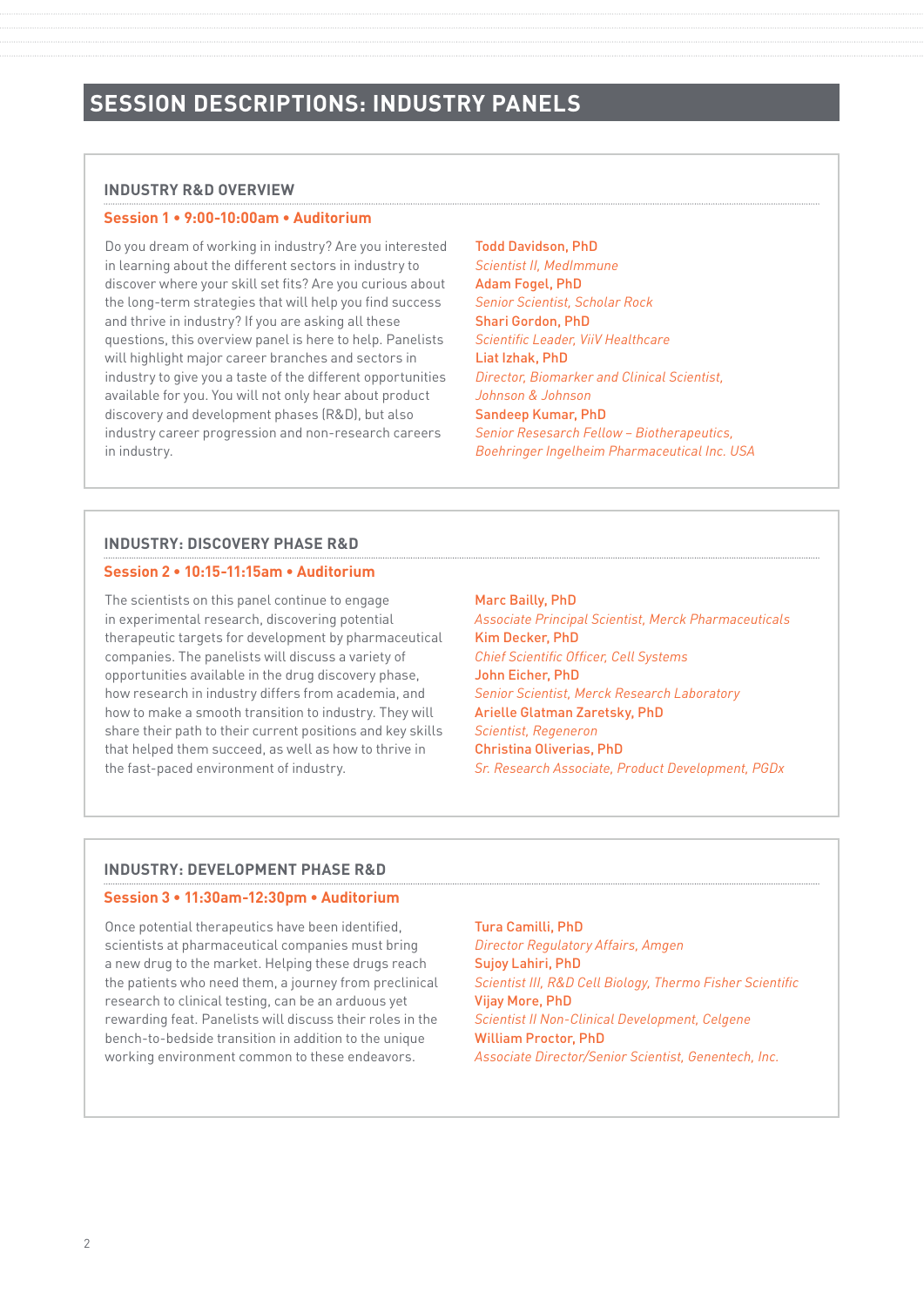Speaker biographies, skill blitz slides and additional career symposium resources: **https://www.training.nih.gov/nih\_career\_symposium**

### **NON-BENCH INDUSTRY CAREERS**

### **Session 4 • 1:30-2:30pm • Auditorium**

Should I stay (at the bench) or should I go? What does a career away from the bench look like? What are non-bench career options in industry? These are common questions among trainees in the life sciences. This panel aims to introduce opportunities in the fields of sales and marketing, patient outreach, medical science liaison, quality control, and project management. The panelists will discuss the diverse non-R&D positions available in different industries as well as how to leverage scientific training during the job search process.

Fatima Jones, PhD *Senior Study Director, Laboratory Specialist, Westat* Elayne Provost, PhD *Bioscience Sales Specialist, Nikon Instruments, Inc.* Benoit Renvoise, PhD *Global Project Manager II, Roche* Lorraine Tracey, PhD *Medical Science Liasion, Kiadis Pharma*

# **CAREERS AWAY FROM THE BENCH**

### **CAREERS IN SCIENCE ADMINISTRATION**

### **Session 1 • 9:00-10:00am • Balconies**

Science relies on administrators to manage programs to keep research running. Panelists manage fellowships, grants, regulatory affairs, academic programs and other programs in government, nonprofit and academic institutions. They will discuss the skills needed to take on an administrative role and the impact their daily jobs have on shaping science.

Juan Crespo-Barreto, PhD *Toxicologist, FDA/CTP* Dario Dieguez, Jr. , PhD *Science Officer, Congressionally Directed Medical Research Programs* Lucie Low, PhD *Scientific Program Manager, NIH/NCATS* Julie Nadel, PhD *Senior Program Manager, Johns Hopkins University*

### **CAREERS IN INVESTMENT AND CONSULTING**

### **Session 2 • 10:15-11:15am • Balconies**

A career in consulting provides PhD-level scientists the opportunity to solve interesting and complex problems for a multitude of clients in the private, academic, and government sectors. Consultants can work in both multidisciplinary and highly specialized teams in many different environments - from large, global firms to small, local start-ups. The speakers in this panel will share their experiences about transitioning to a consulting career and discuss the skills necessary to succeed in this field.

### James Hawkins, PhD

*Managing Director, FOCUS Investment Banking* Kim Myers, PhD *Principal, Deloitte Consulting LLP* Shane Trask, PhD *Lead Data Analytics Engineer, The MITRE Corporation* Felix Yu, PhD *Senior Consultant, Booz Allen Hamilton*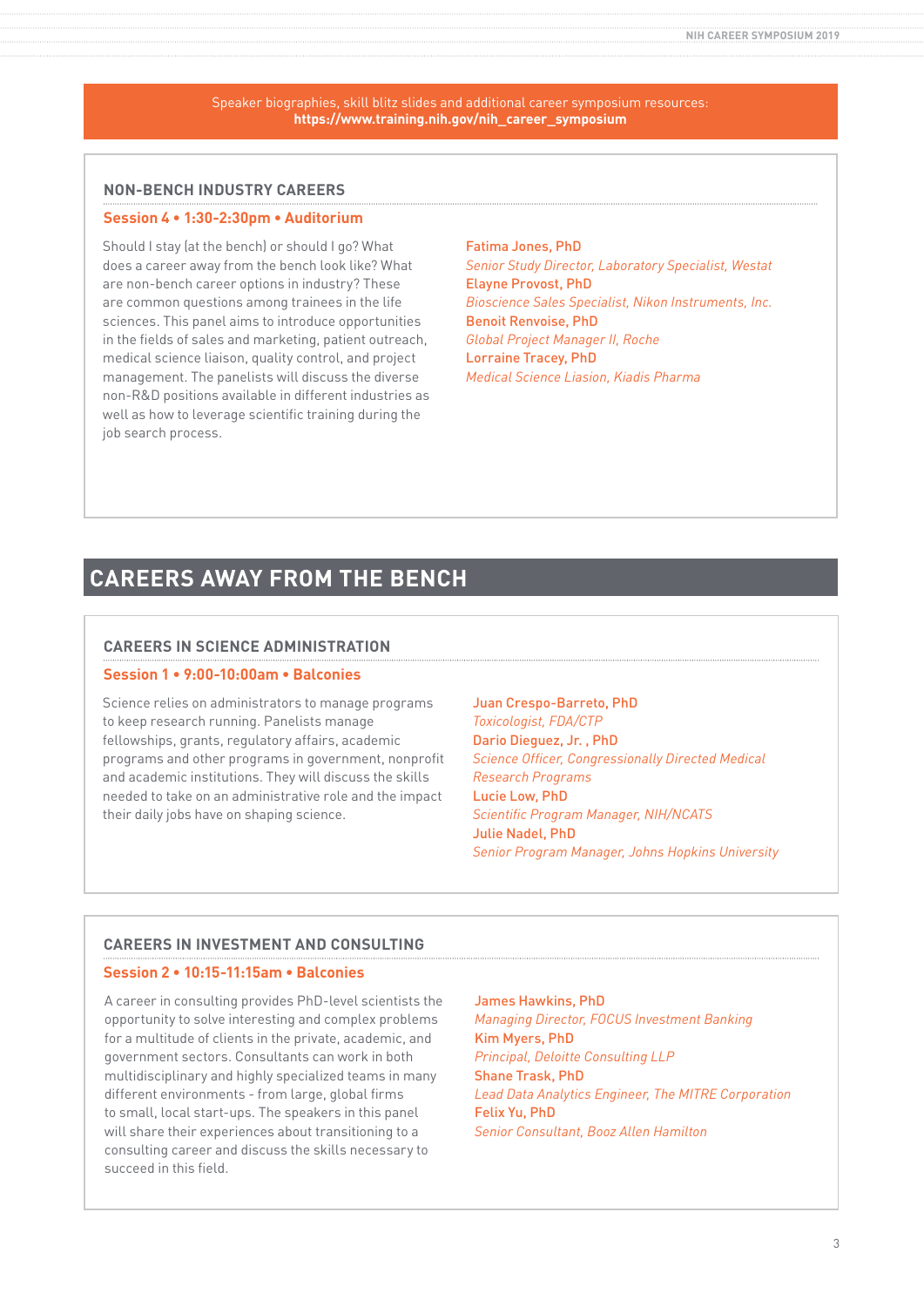# **CAREERS AWAY FROM THE BENCH**

### **CAREERS IN SCIENCE AND EDUCATION OUTREACH**

### **Session 2 • 10:15-11:15am • Room E1/E2** *(overflow seating in Room G)*

Science education involves many opportunities both in and outside of the classroom. Professionals in this field promote scientific literacy to advance research and to inspire future generations. Panelists will share their thoughts on how the public is informed about scientific advances and the roles within their organizations that support this goal.

Patrick Killion, PhD

*Director of Discovery-Based Learning, University of Maryland College Park* Suzana Markolovic, PhD *Chemistry Teacher/Assistant Cross Country and Track & Field Coach, Blair Academy* Natalie Stringer, PhD *Director of Content Development and Resident Professor, LabArchives, LLC*

### **TECHNOLOGY TRANSFER AND PATENT CAREERS**

### **Session 3 • 11:30am-12:30pm • Balconies**

Technology transfer and patents provide scientists with career opportunities in academia, government, and the private sector. Professionals in these fields identify opportunities for the commercialization of research, evaluate new technology for licensing potential, develop patent applications, and work with inventors to negotiate licensing or collaboration agreements as well as intellectual property documents. Panelists will discuss the differences between technology transfer and patent management and how to be competitive for these fields.

### Medhanit Bahta, PhD

Tara Burke, PhD

*Patent Examiner, US Patent and Trademark Office* Rui Jacques, PhD *Patent Agent, Mintz, Levin, Cohn, Ferris, Glovsky and Popeo, P.C.* Matthew Howe, PhD *Licensing Analyst, North Carolina State University* Laura Prestia, PhD *Invention Development & Marketing Specialist, NIH/NCI*

### **CAREERS IN SCIENCE POLICY AND ADVOCACY**

### **Session 3 • 11:30am-12:30pm • Room E1/E2** *(overflow seating in Room G)*

Policy and advocacy are necessary cornerstones for growth and development in science. Scientists in this field provide evaluations on existing and proposed regulations and policies that impact every aspect of the scientific community, including allocation of resources and navigation of public scientific issues. The panelists in this section will discuss exciting opportunities in science policy and advocacy at the federal and private level. They will also discuss what training opportunities are available for scientists, and what it takes to prepare for a career in this field.

*Senior Director of Public Policy & Advocacy, Association for Molecular Pathology* Rasika Kalamegham, PhD *Group Director, US Regulatory Policy, Genentech, A member of the Roche Group* Meghan Mott, PhD *Brookings Fellow Senate Committee on Health, Education, Labor and Pensions (HELP)* Estevan Santana, PhD *Director, Science and Regulatory Advocacy, PhRMA*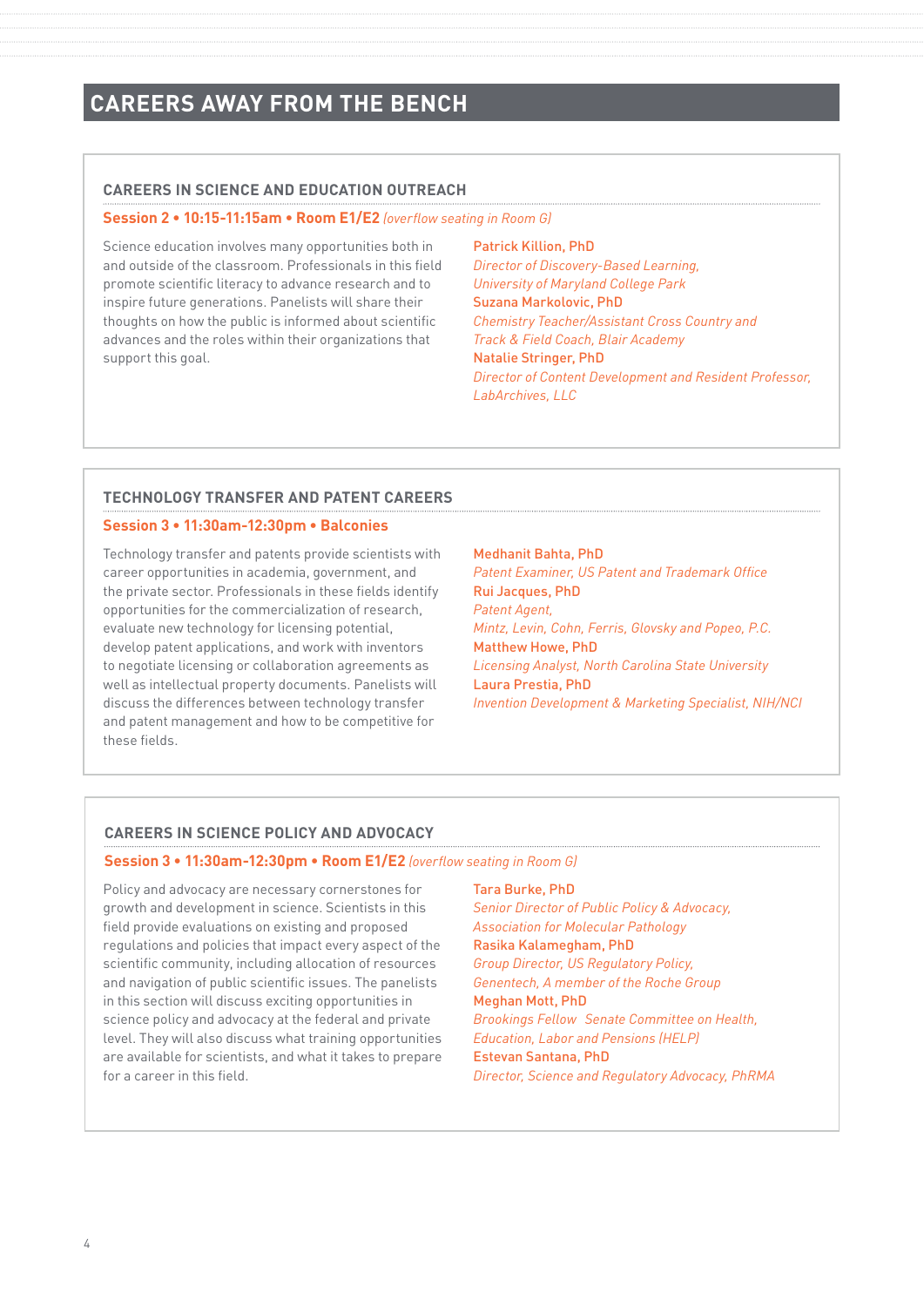Speaker biographies, skill blitz slides and additional career symposium resources: **https://www.training.nih.gov/nih\_career\_symposium**

### **CAREERS IN DATA SCIENCE AND HEALTHCARE IT SERVICES**

### **Session 4 • 1:30-2:30pm • Balconies**

Big data is a rapidly growing area that broadly involves the collection and analysis of data sets that are so large, they are difficult to process using onhand database management tools or traditional data processing applications. Examples include large scale analysis of genomics, metagenomics, proteomics, metabolomics, climate data (for modeling climate change), epidemiological data (for modeling outbreaks), medical records (assessing links between treatment and outcome), and many others. With the increasing ease and decreasing cost of accumulating terabytes of data, this field is poised to explode in the near future.

This session will provide insights into big data careers for scientists.

### Rebecca Goodwin, PhD

*Policy Analyst & Open Science Specialist, NIH/NLM* Jaleal Sanjak, PhD *Principal Technical Specialist, Gryphon Scientific* Maryna Taranova, PhD *Principal Data Scientist, Roche* Sydeaka Watson, PhD *Owner/Founder; Principal Data Scientist, Korelasi Data Insights, LLC*

### **CAREERS IN SCIENCE COMMUNICATION**

### **Session 4 • 1:30-2:30pm • Room E1/E2** *(overflow seating in Room G)*

Communication is a skill vital to any scientific career. Professionals in science communication take this component to the next level with diverse scientific knowledge and their specialized expertise. Science writers and editors present cutting-edge research and technologies to diverse audiences. How they relate new developments can influence science policy, education, advocacy, and regulation. These panelists will discuss how to leverage your training to become a professional communicator.

Laura Helft, PhD

*Managing Science Editor, Cornell Lab of Ornithology* Yevgeniya Nusinovich, PhD *Senior Editor, Science Translational Medicine* Tien Nguyen *Science journalist, Freelance* Jeanelle Spencer, PhD *Senior Medical Writier, Ashfield Healthcare*

# **ACADEMIC PANELS**

### **THE US ACADEMIC SYSTEM OVERVIEW**

### **Session 1 • 9:00-10:00am • Room A/B** *(overflow seating in Room C)*

Explore the breadth of faculty positions available, each leveraging different communication strengths, research commitments, and teaching philosophies to sow science literacy and discovery in a variety of settings. Panelists will range from teaching-intensive to research-focused institutions. After this session, attendees will be acquainted with the higher education system in the United States.

### Rebecca Lynch, PhD

*Assistant Professor, George Washington University Medical School* Masfique Mehedi, PhD *Assistant Professor, University of North Dakota* Kristen Porter, PhD *Assistant Professor , Westfield State University* Evan Snitkin, PhD *Assistant Professor, University of Michigan*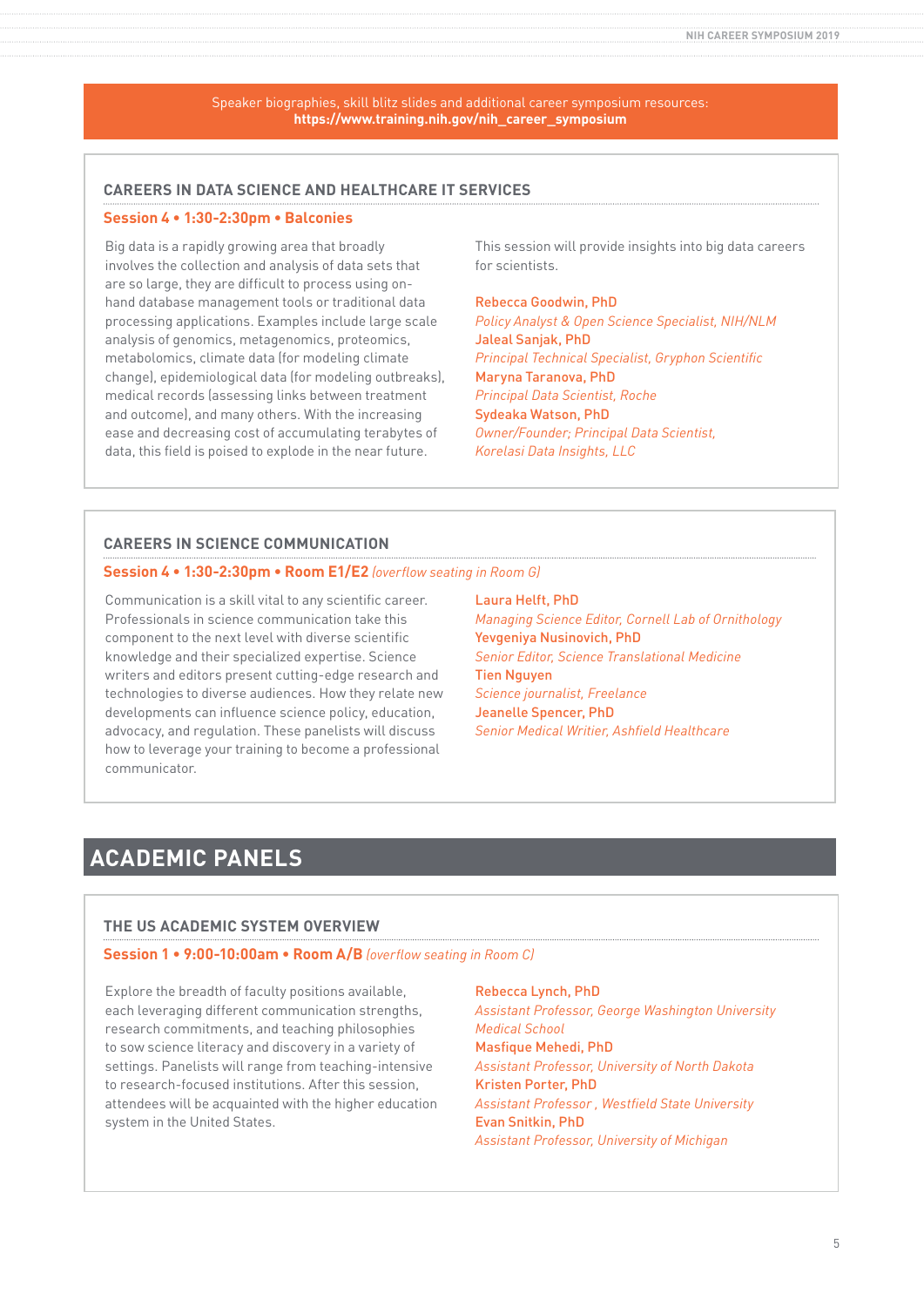### **TRANSITION FROM POSTDOC TO FACULTY**

### **Session 2 • 10:15-11:15am • Room A/B** *(overflow seating in Room C)*

Knowing what it takes to make the transition from trainee to independent faculty member will help you envision the best path for your burgeoning research program. Faculty from research-intensive institutions will share their strategies and experiences on interviewing and balancing new responsibilities while continuing to be a successful researcher.

Shaun Brinsmade, PhD *Assistant Professor, Georgetown University* Tracy Clement, PhD *Assistant Professor, Texas A&M University College of Veterinary Medicine & Biomedical Sciences* Prakash Srinivasan, PhD *Assistant Professor, Johns Hopkins University* Anna Sundborger-Lunna, PhD, MSc *Assistant Professor, University of Minnesota*

### **HOW TO MAINTAIN SUCCESS IN ACADEMIA**

### **Session 3 • 11:30am-12:30pm • Room A/B** *(overflow seating in Room C)*

Faculty distinguished in their career will share what they have learned from their journeys in academia. From mentoring and research to the tenure process, panelists will offer insight into adapting to new obstacles and tips for a fulfilling career as a primary investigator.

### Zandrea Ambrose, PhD

*Associate Professor, University of Pittsburgh School of Medicine* Jonathan D. Dinman, PhD *Department Chair University of Maryland, Department of Cell Biology and Molecular Genetics*  Venigalla Rao, PhD

*Department Chair; Professor, Catholic University of America, The Center for Advanced Training in Cell & Molecular Biology*

### **TEACHING INTENSIVE FACULTY CAREERS**

### **Session 4 • 1:30-2:30pm • Room A/B** *(overflow seating in Room C)*

Faculty and lecturers in teaching-focused higher education institutions will share their experiences about teaching and the paths they followed to get there. They will discuss what it means to teach at different types of institutions and talk about the challenges and rewards of this career choice.

Jacquelyn Cole, PhD *Assistant Professor of Chemistry, tenure track, American University* Rahman Monzur, PhD *Part time Faculty/Data Manager, Montgomery College* Nadeene Riddick, PhD *Professorial Lecturer, American University*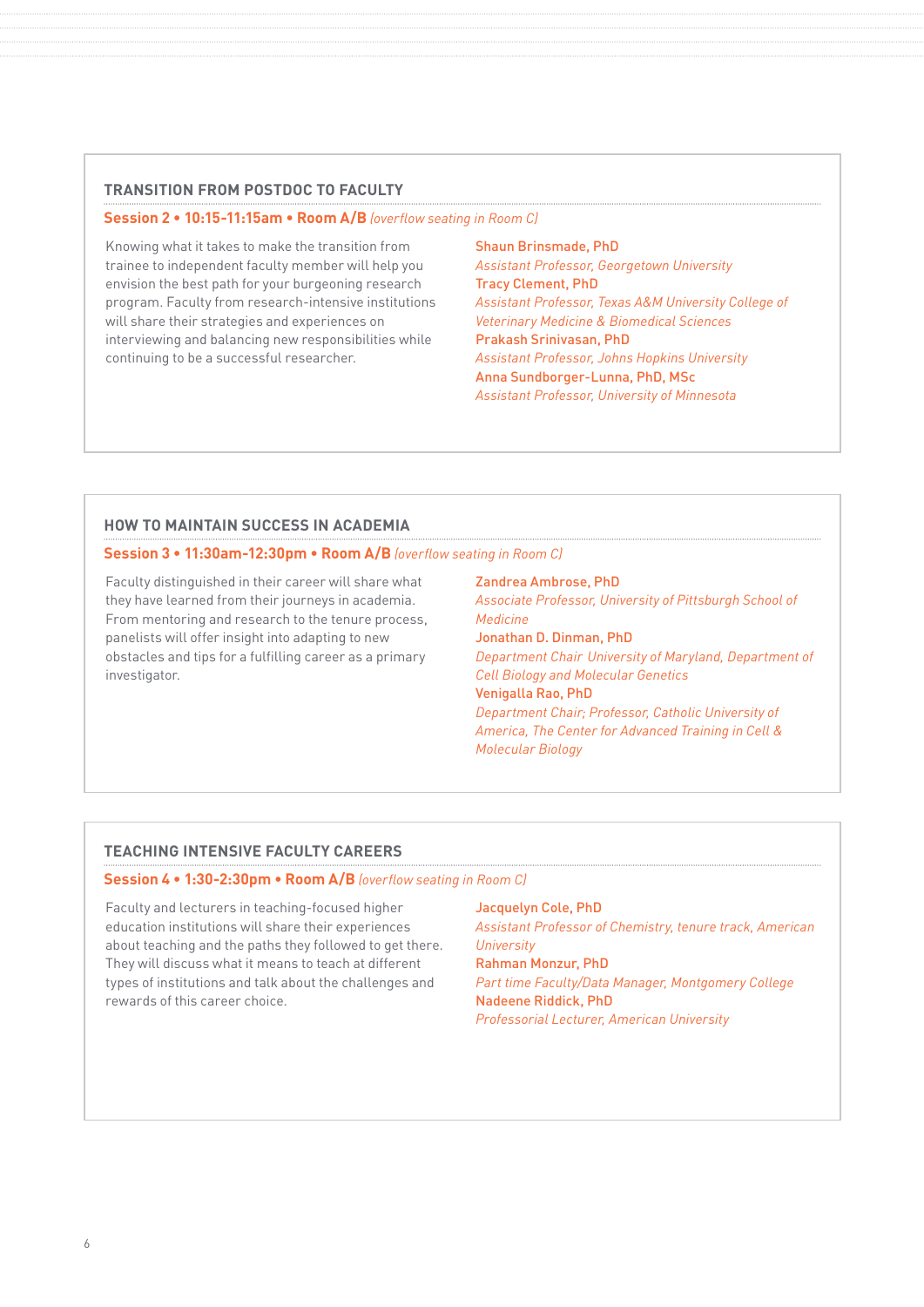Speaker biographies, skill blitz slides and additional career symposium resources: **https://www.training.nih.gov/nih\_career\_symposium**

### **CAREER OPTIONS FOR CLINICIANS**

### **Session 1 • 9:00-10:00am • Room E1/E2** *(overflow seating in Room G)*

Physicians play an important role in advancing science and improving public health not only by practicing medicine and conducting translational research but also by performing other jobs away from the bedside or bench. A wide variety of career options are available for medical doctors in different sectors including academia, industry, government, and nonprofits. Panelists in this session will discuss their experiences and the career paths available to clinicians.

Ovidiu Galescu, MD *Medical Officer, FDA/CDER* Kenneth Remy, MD *Assistant Professor, Washington University in St. Louis* Nina Schor, MD, PhD *Deputy Director, NIH/NINDS* Danielle Townsley, MD, MSc *Director, Oncology, Clinical Development, AstraZeneca MedImmune*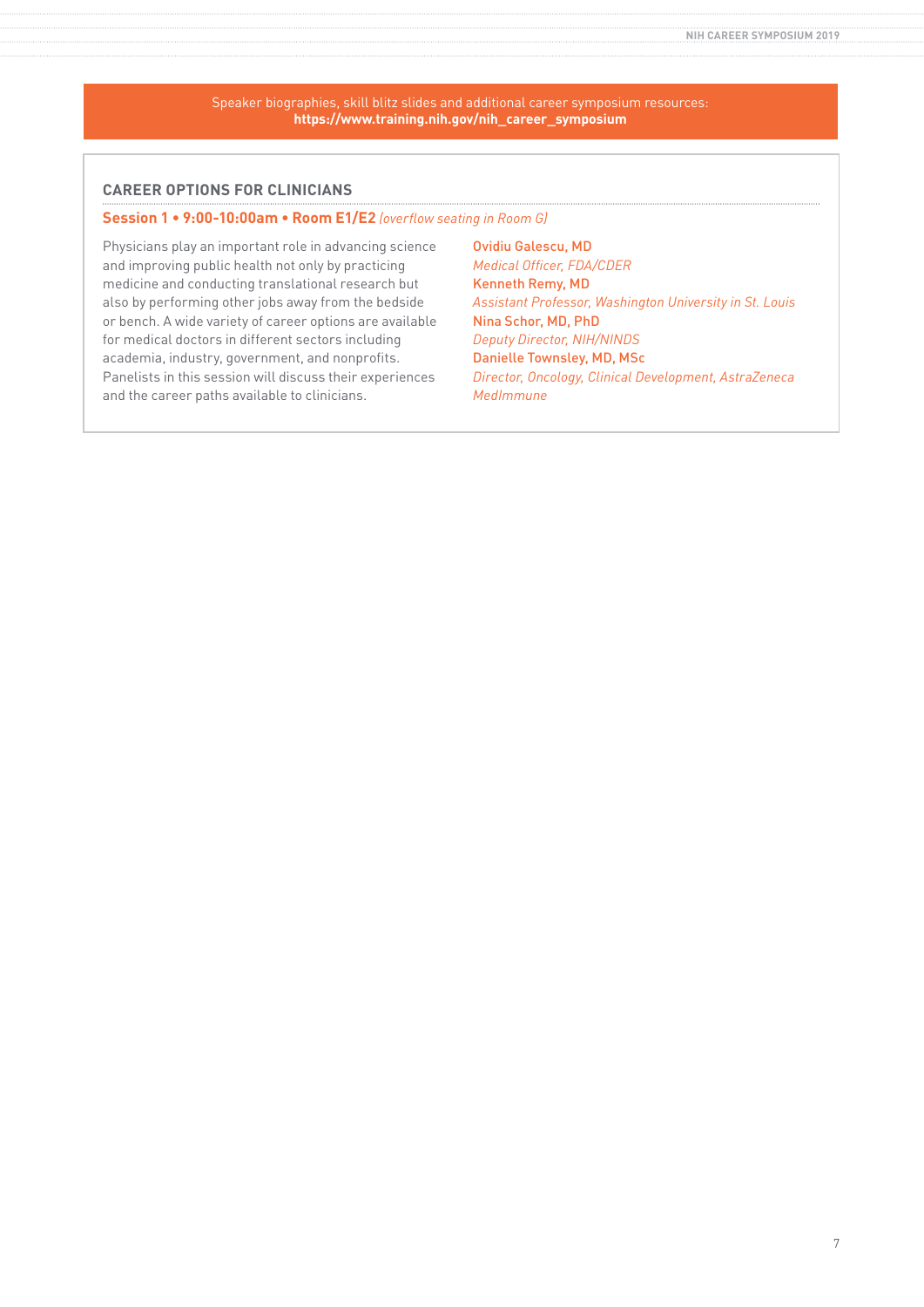# **SESSION 5: SKILL BLITZES**

These short sessions are designed to give you an overview of the skills required to launch a successful job search. These will be a fast-paced, fun way to end the day. The first two sessions will be limited to twenty minutes with a five-minute break between sessions. Speakers, who are our very own OITE staff and the scientific leadership of the NIH, will give you the highlights of the topics, with information about additional resources. Choose three sessions from the following offerings:

| <b>TIME</b>                                                                            | <b>AUDITORIUM</b>                                                                                                                                                                                                                                                                                 | <b>BALCONIES</b>                                                                                                                                                                                                                                                                                                                                                          | $\overline{ROOM}$ A/B<br>Overflow seating in<br>Room C                                                                                                                                                                                                   | <b>ROOM E1/E2</b><br>Overflow seating in<br>Room G                                                                                                                                                                                     | <b>ROOMF</b>                                                                                                                                                                                                                                                                                                          |
|----------------------------------------------------------------------------------------|---------------------------------------------------------------------------------------------------------------------------------------------------------------------------------------------------------------------------------------------------------------------------------------------------|---------------------------------------------------------------------------------------------------------------------------------------------------------------------------------------------------------------------------------------------------------------------------------------------------------------------------------------------------------------------------|----------------------------------------------------------------------------------------------------------------------------------------------------------------------------------------------------------------------------------------------------------|----------------------------------------------------------------------------------------------------------------------------------------------------------------------------------------------------------------------------------------|-----------------------------------------------------------------------------------------------------------------------------------------------------------------------------------------------------------------------------------------------------------------------------------------------------------------------|
| <b>Skills</b><br><b>Session 1</b><br>$2:45$ pm-<br>3:05 pm<br>$20$ min<br>in length    | <b>Interviewing</b><br>This session will help<br>you to navigate the<br>interview process.<br>We will discuss<br>common interview<br>questions and how<br>to succeed using the<br>Situation-Action-<br>Response method.                                                                           | <b>Understanding</b><br>the US Academic<br><b>System</b><br>Academic<br>institutions come<br>in a variety of sizes<br>and flavors. This<br>session will define<br>the spectrum of<br>academic institutions<br>according to their<br>research and salary<br>support, teaching<br>and research<br>expectations, tenure<br>requirements,<br>and student body<br>composition. | <b>Stress</b><br><b>Management for</b><br><b>Scientists</b><br>Combining research,<br>job-searches, and<br>life do not always<br>seem to be easy for<br>scientists, Come<br>learn some stress<br>management<br>strategies to enhance<br>your well-being. | <b>Networking and</b><br><b>Informational</b><br><b>Interviews</b><br>Find out how to<br>expand and maintain<br>with your network.<br>This session will also<br>explore using social<br>media to advance<br>your job search.           | <b>The Stadtman</b><br><b>Search</b><br>Come learn about<br>the NIH Intramural<br>Research's<br>program: Earl<br>Stadtman Tenure-<br>Track Investigator<br>Recruitment.                                                                                                                                               |
| <b>Skills</b><br><b>Session 2</b><br>$3:10$ pm $-$<br>3:30 pm<br>$20$ min<br>in length | <b>Unraveling the</b><br><b>Myths of Industry</b><br>This session will<br>debunk common<br>questions associated<br>with industry such<br>as: can you return<br>to academia, do you<br>have intellectual<br>freedom, do you do<br>good science, and<br>can your project be<br>taken away from you? | <b>Academic Chalk</b><br><b>Talks</b><br>Learn to give an<br>outstanding chalk<br>talk for faculty<br>positions. Learn<br>important elements<br>to be included, how<br>to structure your talk<br>for your audience,<br>and how to avoid<br>common mistakes                                                                                                                | <b>Negotiating Your</b><br><b>Job Offer</b><br>What and how do<br>you negotiate the<br>various parts of your<br>job package. This<br>session is focused<br>on non-academic<br>positions.                                                                 | <b>Exit Strategies and</b><br><b>Preparing to Leave</b><br>This session will<br>give you strategies<br>to talk to your boss<br>about your career<br>plans and also how<br>to prepare for a<br>successful launch to<br>your new career. | <b>Finding a Postdoc</b><br>This session is for<br>graduate students<br>pondering a postdoc.<br>We will highlight<br>what to look for in a<br>postdoc, deciding if<br>you need a postdoc,<br>how to apply, and<br>more. We will also<br>discuss how to get<br>a postdoc at the<br>NIH intramural<br>research program. |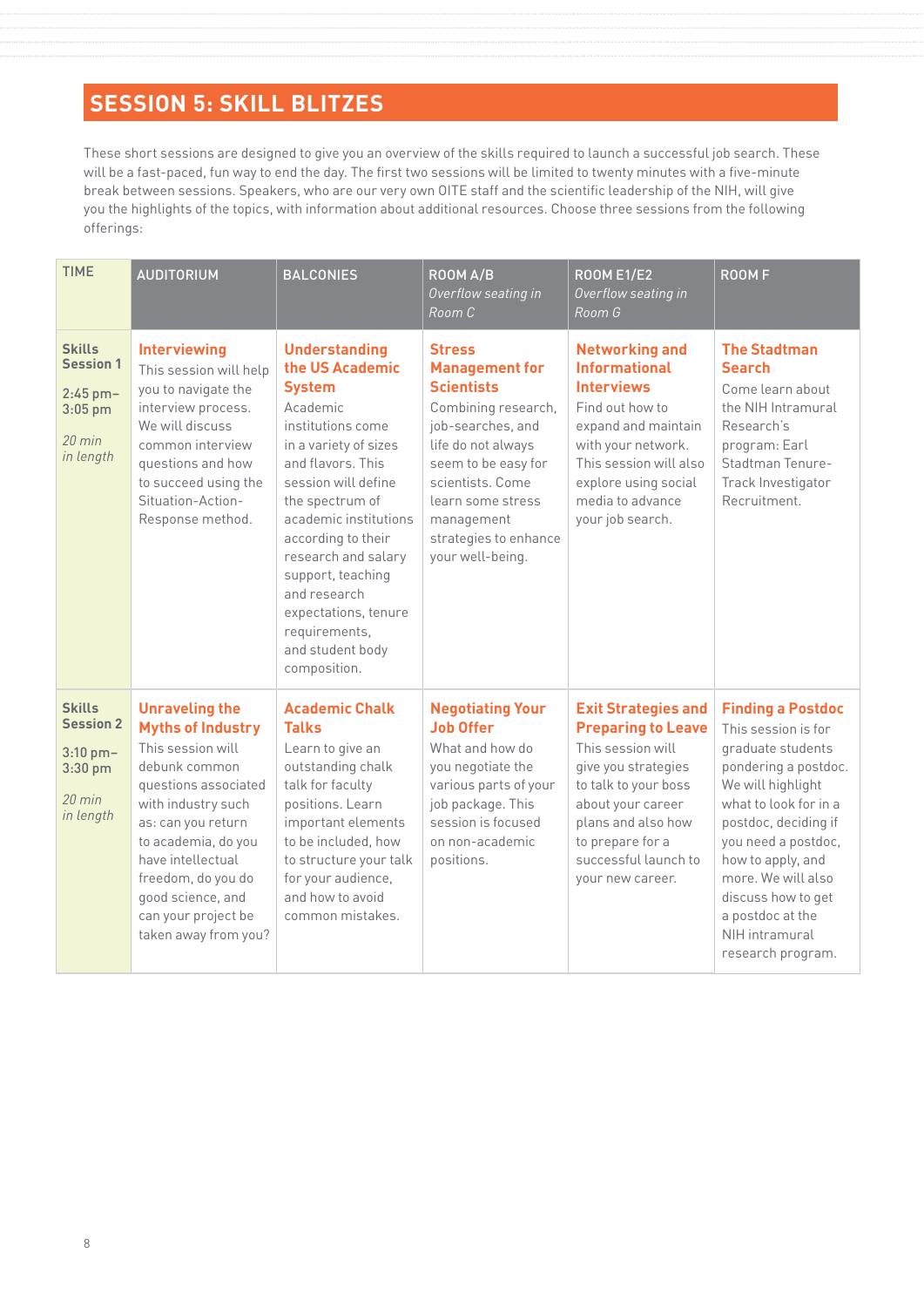### **SESSION 5: SKILL BLITZES CONTINUED**

| <b>Skills</b><br><b>Session 3</b>                | <b>AUDITORIUM</b>                                                                                                                                                                                                                                                                                                                                                                               | <b>BALCONIES</b>                                                                                                                                                                                                                                                                                                    | <b>ROOM E1/E2</b><br>Overflow seating in Room G                                                                                                                                                                         |
|--------------------------------------------------|-------------------------------------------------------------------------------------------------------------------------------------------------------------------------------------------------------------------------------------------------------------------------------------------------------------------------------------------------------------------------------------------------|---------------------------------------------------------------------------------------------------------------------------------------------------------------------------------------------------------------------------------------------------------------------------------------------------------------------|-------------------------------------------------------------------------------------------------------------------------------------------------------------------------------------------------------------------------|
| $3:35$ pm-<br>$4:15$ pm<br>$40$ min<br>in length | <b>CV/Résumés and Cover</b><br><b>Letters</b><br>These important job search<br>documents are your first chance to<br>make an impression on potential<br>employers. This session will<br>cover the general structure of<br>these documents, how to highlight<br>transferable skills, and how to fill<br>gaps in your experience by gaining<br>additional skills while in grad<br>school/postdoc. | <b>Find the Career for You</b><br>Your dream job does exist! You<br>heard about many different<br>positions today, and perhaps are<br>narrowing down your career<br>choice. This session will help you<br>map out a plan to determine how<br>your skills, interests and values<br>can lead you to your perfect job. | <b>Feedback Resilience for</b><br><b>Scientists</b><br>Being resilient around feedback<br>is a critical skill to learn. Learn<br>how your responses to feedback<br>influence your ability to succeed in<br>your career. |

## **SYMPOSIUM ORGANIZERS**

### **SYMPOSIUM PLANNING COMMITTEE**

Lori Conlan, PhD (OD), Chair Sharolyn Kawakami-Schulz, PhD (OD), Co-Chair Jacqueline Newell-Hunt, MBA (OD) Supreet Agarwal, PhD (NCI) Andrea Simone Baechler, PhD (NCI) Allison Dennis (NICHD) Eric Gonzalez, PhD (NCATS) Xin Huang, PhD (NHGRI) Rafique Islam, PhD (NIDDK) Sunan Li, PhD (NINDS) Mariana Mandler, PhD (NCI) Caitlin Mencio, PhD (NHLBI)

Xiaodan Ni, PhD (NHLBI) Mariia Novikova, PhD (NCI) Maziar Rahmani, PhD (NICHD) Andrew Schaub, PhD (NIAID) Delany Torres Salazar, PhD (NINDS) Orsolya Szilagyi, PhD (NINDS) Jianhua Xiong, PhD (NHLBI) Lampouguin Yenkoidiok Douti, (NIAID) Tiffany Zarrella, PhD (NCI)

### **OFFICE OF INTRAMURAL TRAINING & EDUCATION (OITE)**

The Office of Intramural Training & Education (OITE), in the Office of the Director, is home to more than 6000 trainees at NIH, including clinical fellows, postdoctoral fellows, graduate students, postbaccalaureate fellows, summer interns and many others. Along with the NIH Institutes and Centers, the OITE works to recruit a diverse group of trainees to NIH campuses and strives to create a training environment that fosters innovative and productive research and enables trainees to develop advanced communication and collaboration skills early in their scientific career.